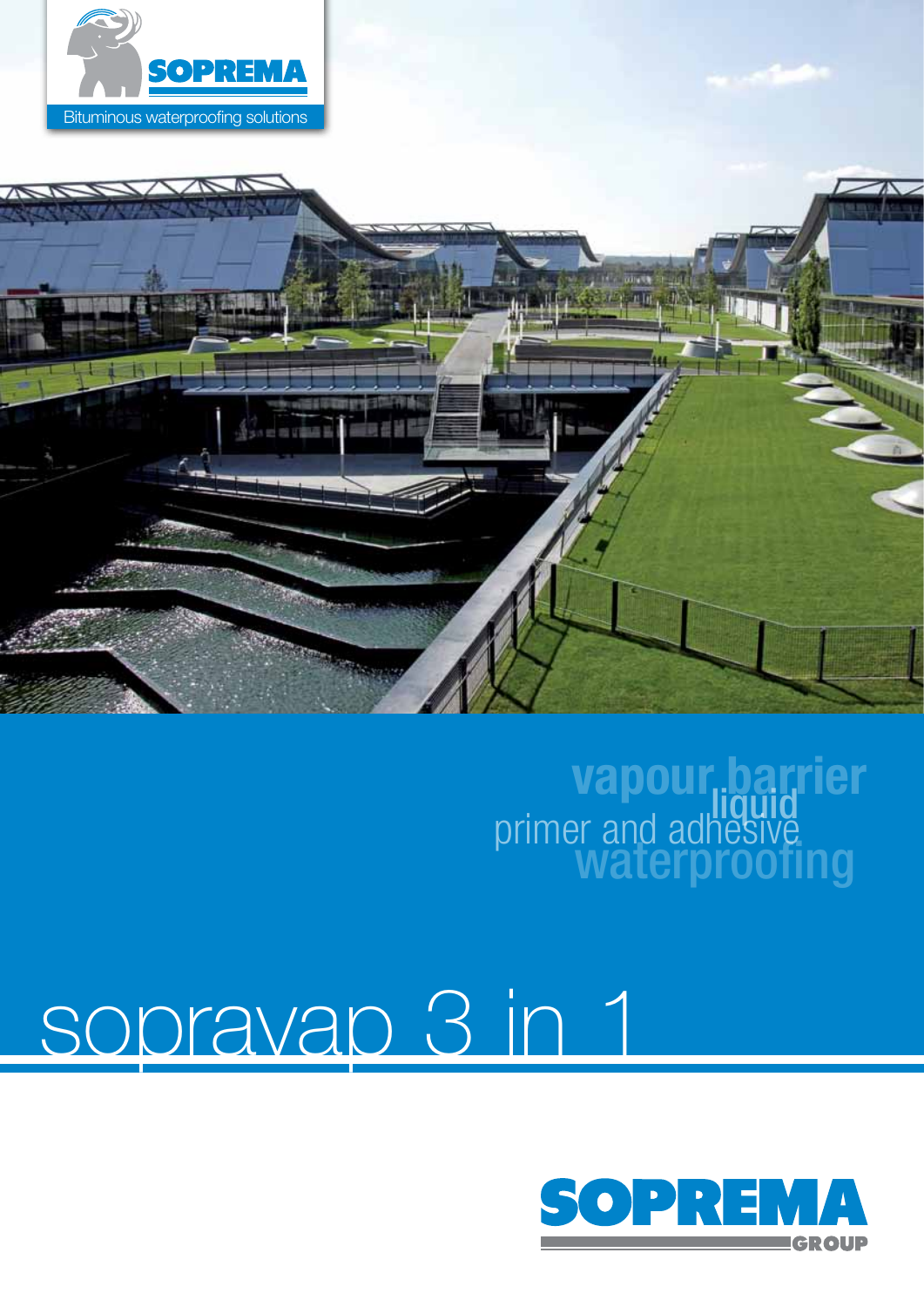3 **1** 

effectiveness

#### SOPRAVAp 3 in 1: primer, vapour barrier and adhesive for insulation

To meet the requirements imposed on modern worksites such as fast-curing, easy application and reliability, **SOPREMA's Research and Development Centre** has developed **Sopravap® 3 in 1** a 2-component, liquid vapour-barrier on polyurethane that performs 3 functions: primer, vapour control layer and coldapplied adhesive.

**Sopravap® 3 in 1** combines flexibility, safety and simplicity of a liquid solution with the technology of a patented process approved by Technical rules installation specifications, with one major aim: to reduce implementation time!

### oprava

#### intended use

- The **Sopravap® 3 in 1** process is intended to be apply on any type of accessible and inaccessible roof-terraces, in both new and renovation works.
- **Sopravap® 3 in 1** can be applied to the main surface with most of the insulation boards on the market on load-bearing masonry or wood derivative panels or over existing waterproofing.
- **Sopravap® 3 in 1** is suitable only for low and medium hygrometry buildings.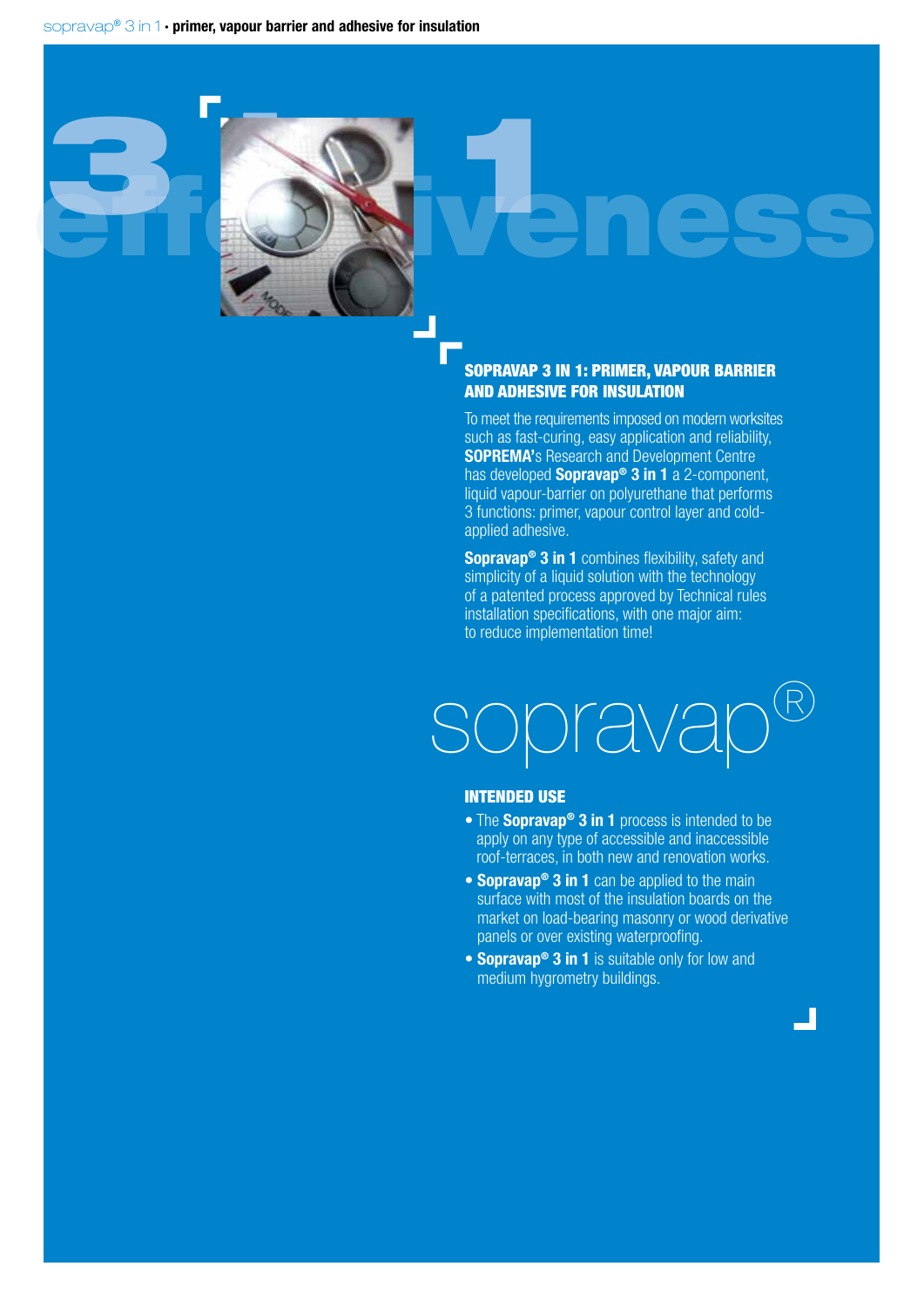### + sopravap**®** 3 in 1

#### **Easy implementation**

The different stages involved in applying a primer, a vapour-barrier and adhesive are replaced by a single operation: the application of **Sopravap® 3 in 1**. All that is required is a mixer and a notched scraper, which ensurethe thickness of the layer to be applied. Laying the insulation panels, directly on top of **Sopravap® 3 in 1**, is also very simple and it is not likely to slip.

#### **D**Optimum safety

**Sopravap® 3 in 1** is a flame-free process enabling the main surface and upstands coated with **Alsan® Flashing®** to be treated in total safety, especially when there is a fire risk on site. For instance when working on a timber substrate, near an air extraction, on upstands under a roof overhang, at the bottom of wall cladding, under an inflammable cupola, etc.

#### **Considerable time saving**

By reducing implementation to a single operation, **Sopravap® 3 in 1** saves precious time on the worksite. It is 3 times faster to apply than traditional process. Furthermore, **Sopravap® 3 in 1** can also be used to treat a concrete upstand 6 cm above the level of the insulation if the upstand is coated with **Flashing®**.

#### **T**-Technical team support

**SOPREMA**'s departments stay at customers' disposal to give advice on use of the product and technical assistance.



#### Application: Sopravap**®** 3 in 1 in 3 steps



 $31$ 

**Mix the 2 components together** Pour the content of component B into component A and mix thoroughly for

3 minutes using an adapted mixing device (pneumatic drilling machine or suitable mixer).

Ensure that a proper homogeneity of the mixture is obtained.



**Surface must be clean and dry.** The product will be applied with a metal/rubber notched scraper (7mm) to ensure the correct thickness (consumption: 2 kg/m²). When laying the system, the temperature must be between  $+5^{\circ}$ C and  $+35^{\circ}$ C.

#### **CHARACTERISTICS**

| <b>Physical state:</b>            |                                         |
|-----------------------------------|-----------------------------------------|
| - component A                     | - Viscous, aluminium-<br>coloured paste |
| - component B                     | - Black liquid                          |
| <b>Drying time:</b>               |                                         |
| - lifespan in<br>container        | $-30$ minutes (at 20 $\degree$ C)       |
| - trafficable                     | $-2$ hours (at 20 $\degree$ C)          |
| <b>Dry extract:</b>               |                                         |
| - component A                     | $-92%$                                  |
| - component B                     | $-82%$                                  |
| <b>Viscosity:</b>                 |                                         |
| - component A                     | $-500 Po*$ (at 20°C)                    |
| - component B                     | $-30 Po*$ (at 20°C)                     |
| <b>Density:</b>                   |                                         |
| - component A                     | $-1,20$                                 |
| - component B                     | $-0,85$                                 |
| <b>Flash point:</b>               |                                         |
| - component A                     | -48°C                                   |
| - component B                     | $-30^{\circ}$ C                         |
| <b>Volume mass</b><br>of dry film | $-1,20$ g/cm <sup>2</sup>               |
| <b>Permeability</b>               | $<$ 9,10 <sup>-5</sup> g/m.h.mmHg       |
| of film                           | $Sd = 1000$ m                           |
| *Approximate value                |                                         |

#### Packaging & storage

**Sopravap® 3 in 1** is delivered in a kit containing a 25 litres fully opening bucket for component A, and a 5 litres can for component B. The total weight of the kit is 25 kg.

- Storage: 6 months in a cool, dry area with original, unopened container. Component B can will be turned upside-down for storage.
- Store on site at a temperature between 10°C and 30°C.



**Lay the insulation panels** in staggered rows. Press lightly the joins together.

Tips: draw a line of about 3 x 4 m on the substrate and pour the content of the can to make sure you laid the necessary quantity (25kg can).

Keep away from fire or heat sources during application. See the Safety Data Sheets.